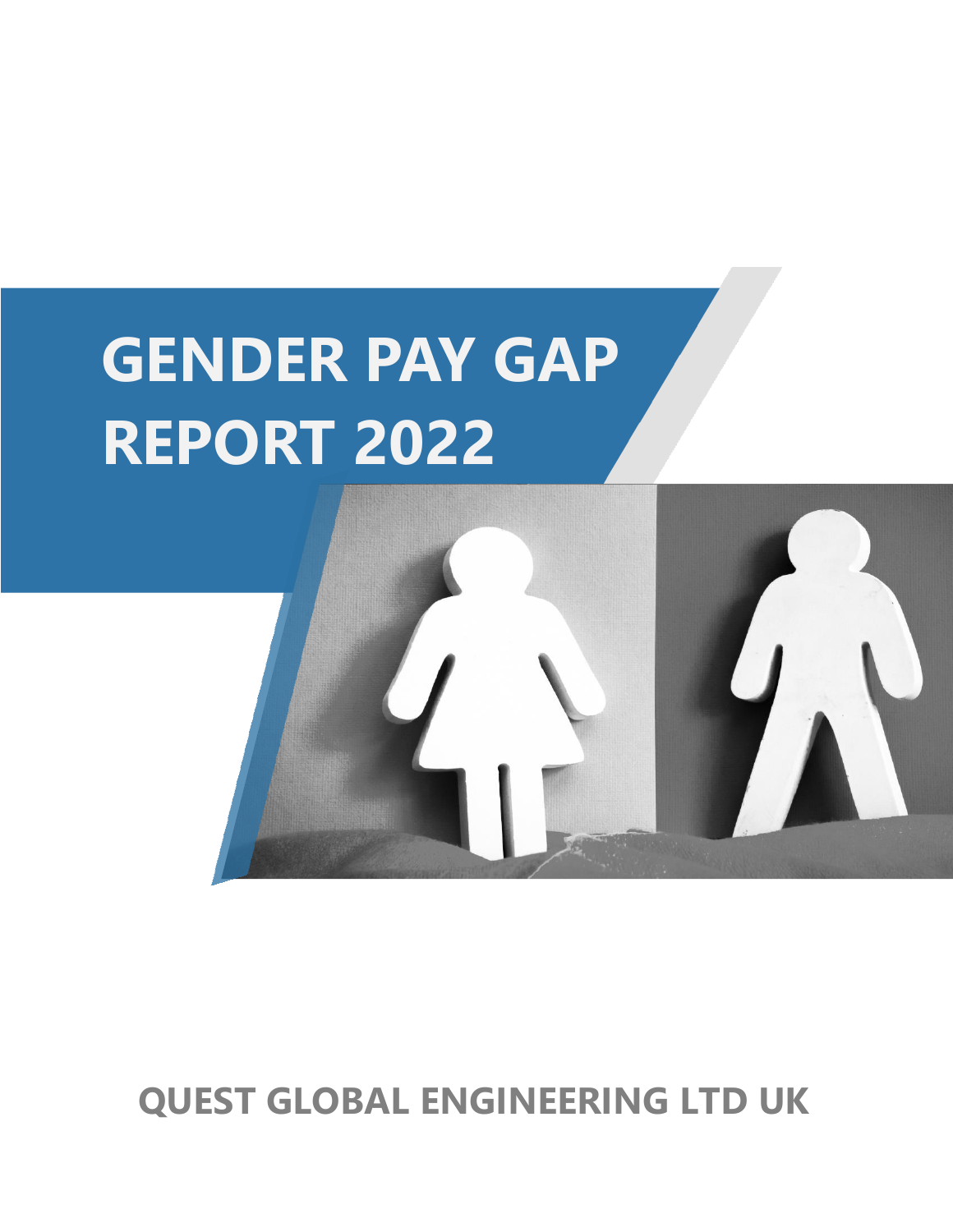



### **Summary**

QuEST Global Engineering Services UK is pleased to publish its gender pay gap results for the second year.

We operate in the Engineering Services sector and our results show that for the most part our results favour our male dominated workforce, however we are pleased to see a slight improvement in our pay gap results from last year. We are a progressive global company which recognises the benefit of diversity and inclusion for our workforce and for our customers and we have taken steps over the last 12 months to show our commitment to this vision.

### **Introduction**

This report contains Quest Global Engineering Ltd UK's statutory disclosure of the gender pay gap. The data highlights the differences in the average earnings of men and women, regardless of their role or seniority.

All companies in the UK with 250 or more employees are required to publish their gender pay gap under legislation that came into force in April 2017. The regulations require employers to publish details of the gender pay gap for their organisation as it is on the 'snapshot' date. The snapshot date each year for the private sector is the 5th April.

Although QuEST Global Engineering Ltd's headcount has dropped back below the threshold of 250 employees, we have chosen to publish our results for the 5th April 2021 snap shot date.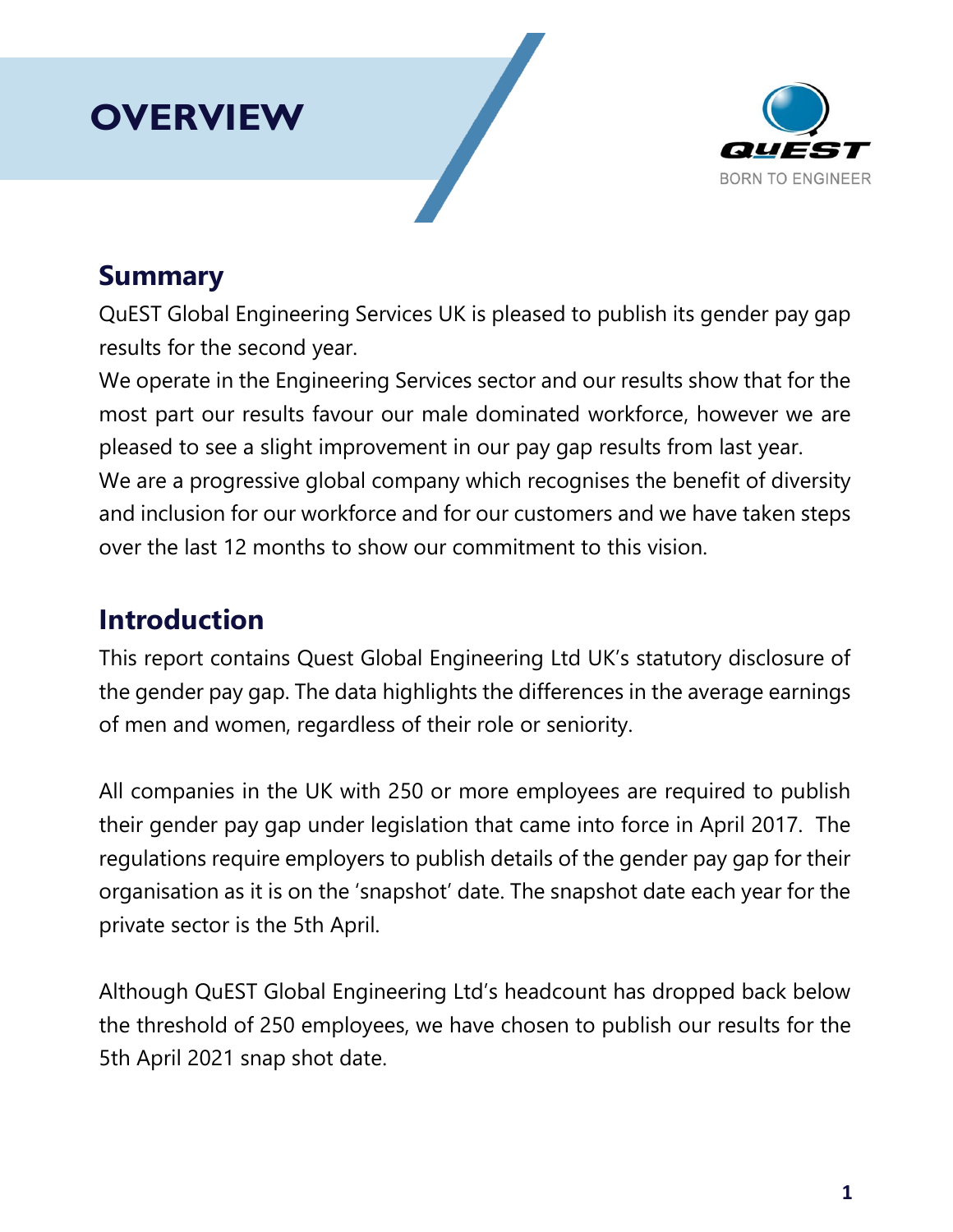# **OUR RESULTS**



Overall, Quest Global Engineering UK had a gender split at the snap shot date of **16%** female and **84%** male employees.

#### **1 - Mean Gender Pay Gap in Hourly Pay (% difference between mean pay of all men versus mean pay of all women)**

Our analysis shows that the mean pay of men is **21.05%** higher than the mean pay of women. This is a slight improvement from last year's result.

#### **2 - Median Gender Pay Gap in Hourly Pay (% difference between median pay of all men versus median pay of all women)**

The median pay of men is **23.09%** higher than the median pay of women. This is an improvement from last year's result of over 10%.

#### **3 - Mean Bonus Gender Pay Gap**

The overall mean gender bonus gap was **69.26%.**

#### **4 - Median Bonus Gender Pay Gap**

The overall median gender bonus gap was **-16.83%**

#### **5 - Proportion of Men and Women Receiving a Bonus Payment**

The chart below shows the proportion of employees receiving a bonus pay – **35.92% male and 37.04% female.**

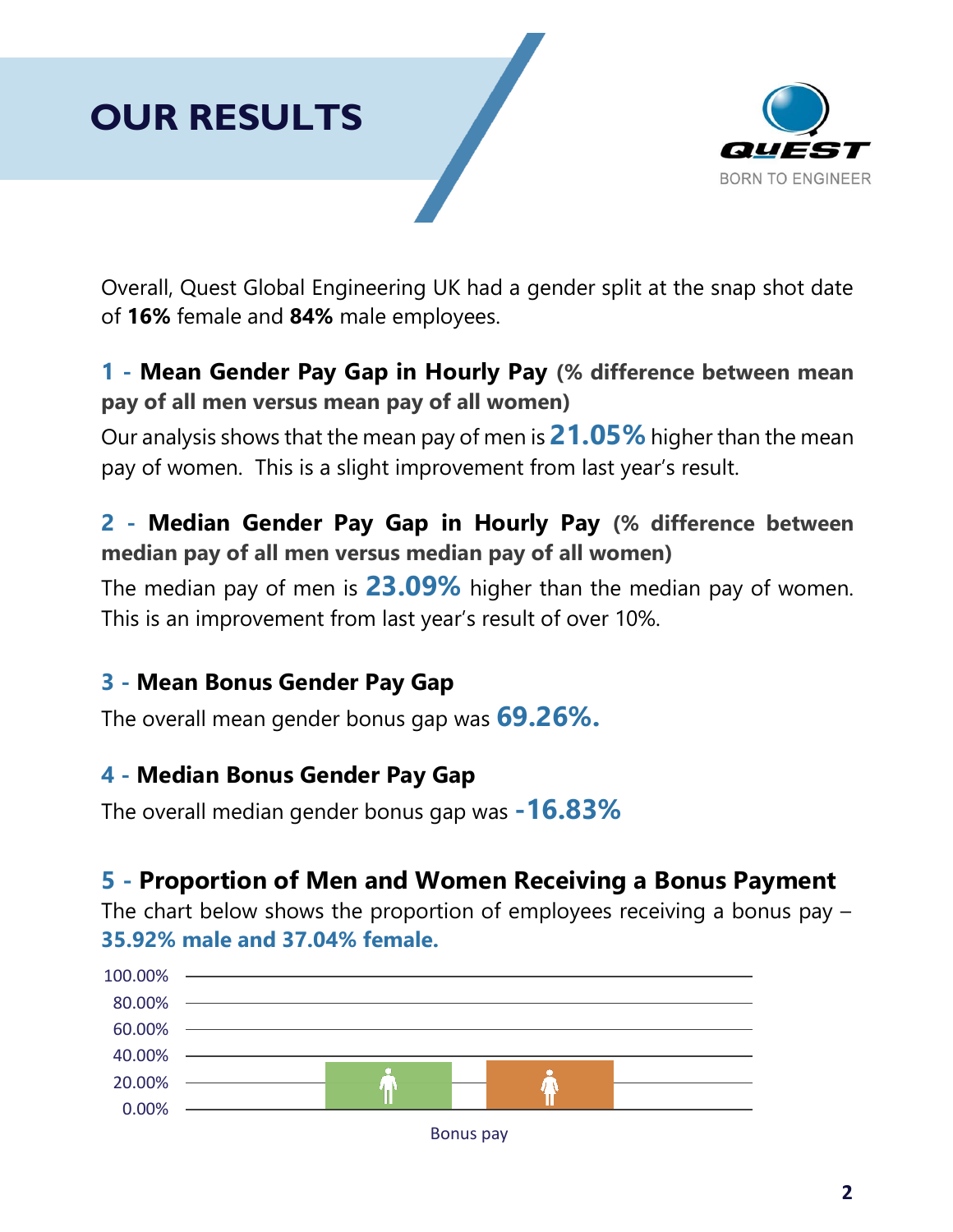



#### **6 - Proportion of Men and Women in each Pay Quartile**



Our analysis shows that the lower quartile has the highest proportion of women with the upper quartile having a slightly higher proportion of women than the lower middle and upper middle quartile.

Diversity is a challenge for the Engineering sector as a whole. A large proportion of our workforce are in professional level mechanical and electronics engineering roles where the recruitment of women is particularly challenging. Unfortunately, this also reduces the opportunity for us to recruit apprentice or graduate level roles, which can build a pipeline of talent for the future.

However, by implementing focused retention, promotion and development plans we have the opportunity to improve our gender pay results in future years. Our action plans below show some of the ways in which we are planning to do this.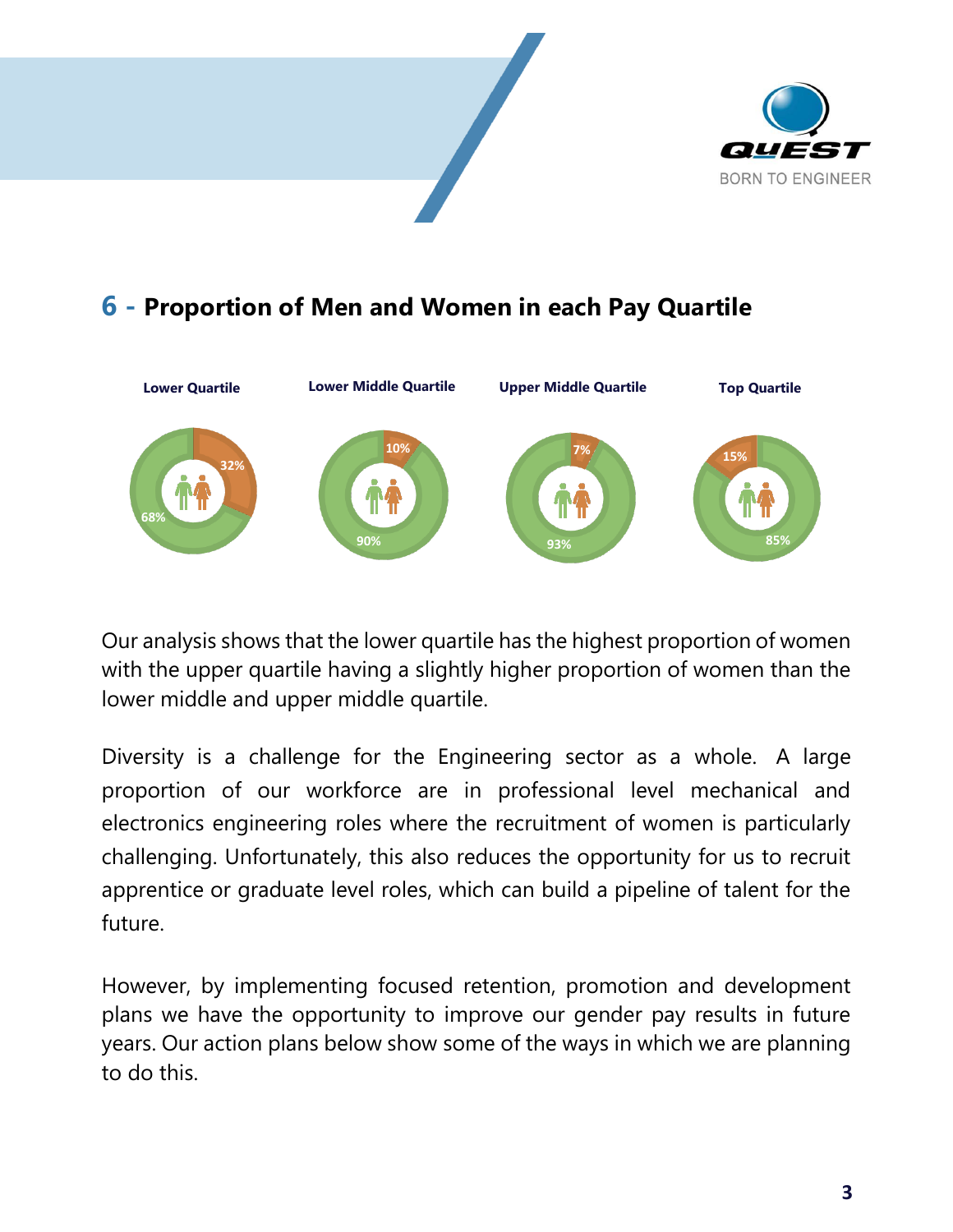## **ACTION PLAN**



#### **Plans for Improving Diversity and Inclusion Globally**

QuEST is a diverse company of over 50 Delivery Centres in 15 countries. We recognise the benefits of a culture which embraces diversity and makes our workforce feel cared for and included. QuEST has a five yearly strategic planning process. In our strategic and business plans for 2025, a key item is strengthening our culture of diversity and inclusion with particular focus on gender equality, women in engineering and women in leadership. As part of our diversity framework we have an aim to have 1 in 3 leaders to be women by 2025 and increase our overall percentage of women from 24% to 35% globally. In the last year we have also introduced a new global leadership position for Culture and Inclusion to champion initiatives and achieve these targets. We have also included measures in our Employee Satisfaction Survey around Diversity and Inclusion for the first time this year.

#### **Actions for the UK**

In the UK we have decided to again focus on a small number of key actions which will be implemented over the next year with the aim of increasing the proportion of women in the higher quartiles and reducing gender and bonus pay gaps as well as increasing engagement levels in our current workforce:

- The UK Diversity & Inclusion committee has been launched and is mentored by the Global Head for Culture & Inclusion.

- Training for managers in structured interview techniques is being rolled out.

- We aim to connect with 100% of women during the year to get feedback and provide support mechanisms.